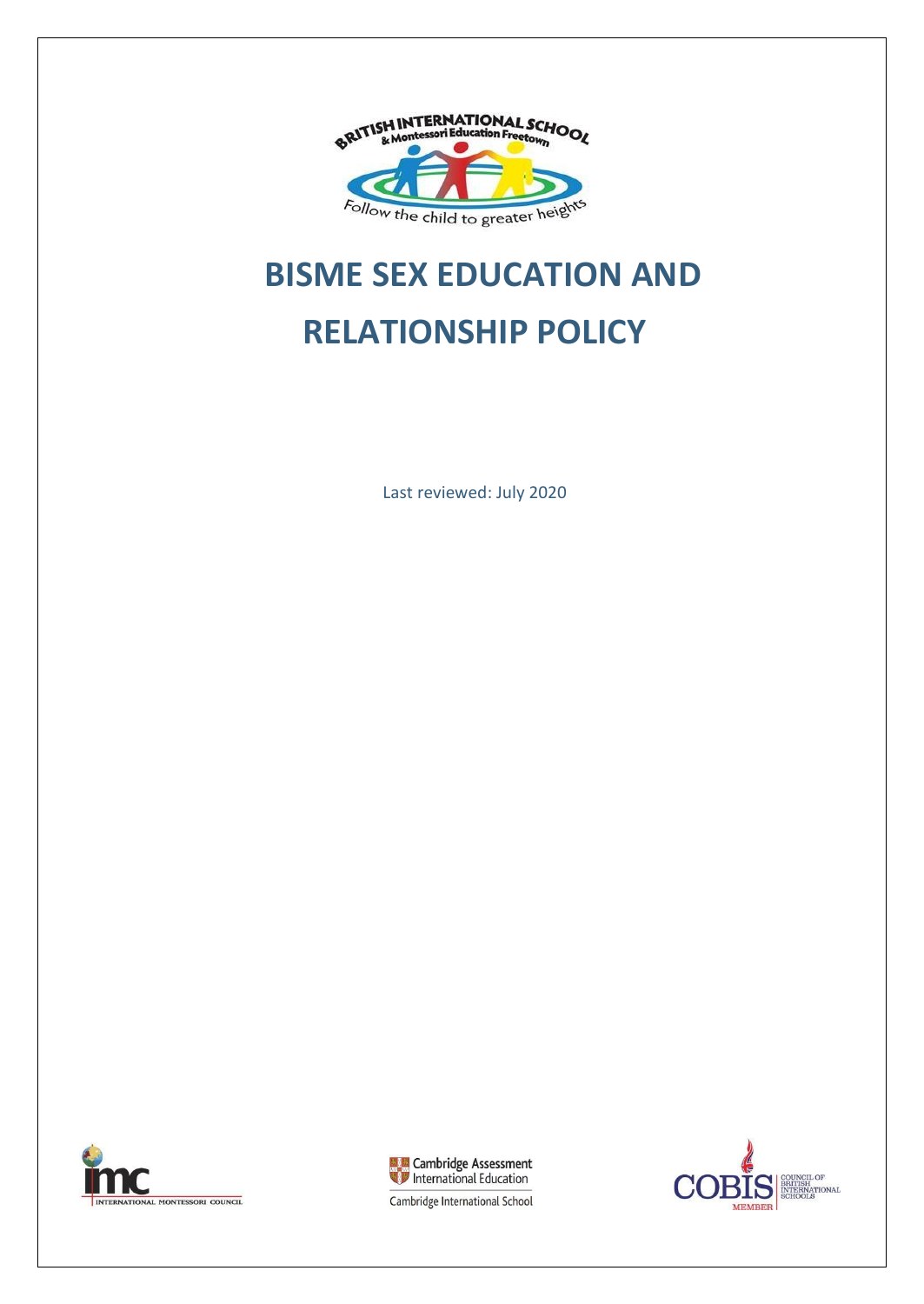# RELEATIONSHIP EDUCATION POLICY

# INTRODUCTION

'SRE is the lifelong learning about physical, moral and emotional development. It is about the understanding of the importance of stable and loving relationships, respect and care. It is also about the teaching of sex, sexuality and sexual health. It is not about the promotion of sexual orientation or sexual activity.' DFE 2000.

### SCOPE:

Through high quality learning and teaching, BISM aims to:

- Provide opportunities for students to have discussions about family life and a child's place within a secure, loving relationship
- Provide students with accurate information to support the development of knowledge and understanding
- Reduce anxieties, misunderstandings and confusion  $\Box$  Promote sensitive and caring personal relationships
- Encourage reflection on personal and social values
- Encourage respect and consideration for others
- Increase awareness of all consequences of behaviour

#### ORGANISATION AND PLANNING

#### **In the Primary School and Secondary School**

SRE is taught in units of work within the PHSE and science curriculum throughout the school. Age-appropriate activities which cover this area of study are included in the following year group units of work:

| Year group | Unit of work                    | Unit overview                                                                                                                                                                                                        |
|------------|---------------------------------|----------------------------------------------------------------------------------------------------------------------------------------------------------------------------------------------------------------------|
| Reception  | Changes                         | A unit which develops an understanding of the students' life changes since<br>birth.                                                                                                                                 |
| Year 1     | Me and My<br>Relationships      | A unit which promotes an understanding of our important relationships and<br>how to develop new friendships.                                                                                                         |
| Year 2     | Family and<br>Friendships       | A unit which develops an understanding of the difference in family make-ups<br>and friendships and how these can change.                                                                                             |
| Year 3     | Change                          | A unit which develops an awareness of different types of relationships<br>including marriage and how to be effective within them.                                                                                    |
| Year 4     | Friendships<br>and Bullying     | A unit which deepens the understanding of the emotional issues involved in<br>developing stable and nurturing friendships and how to avoid / deal with<br>conflict and relationship problems.                        |
| Year 5     | Growing Up and<br>Relationships | A unit that promotes the importance of stable and loving relationships and<br>teaches about sexual relationships. Some sessions are taught in gender<br>groups to facilitate sensitive question and answer sessions. |